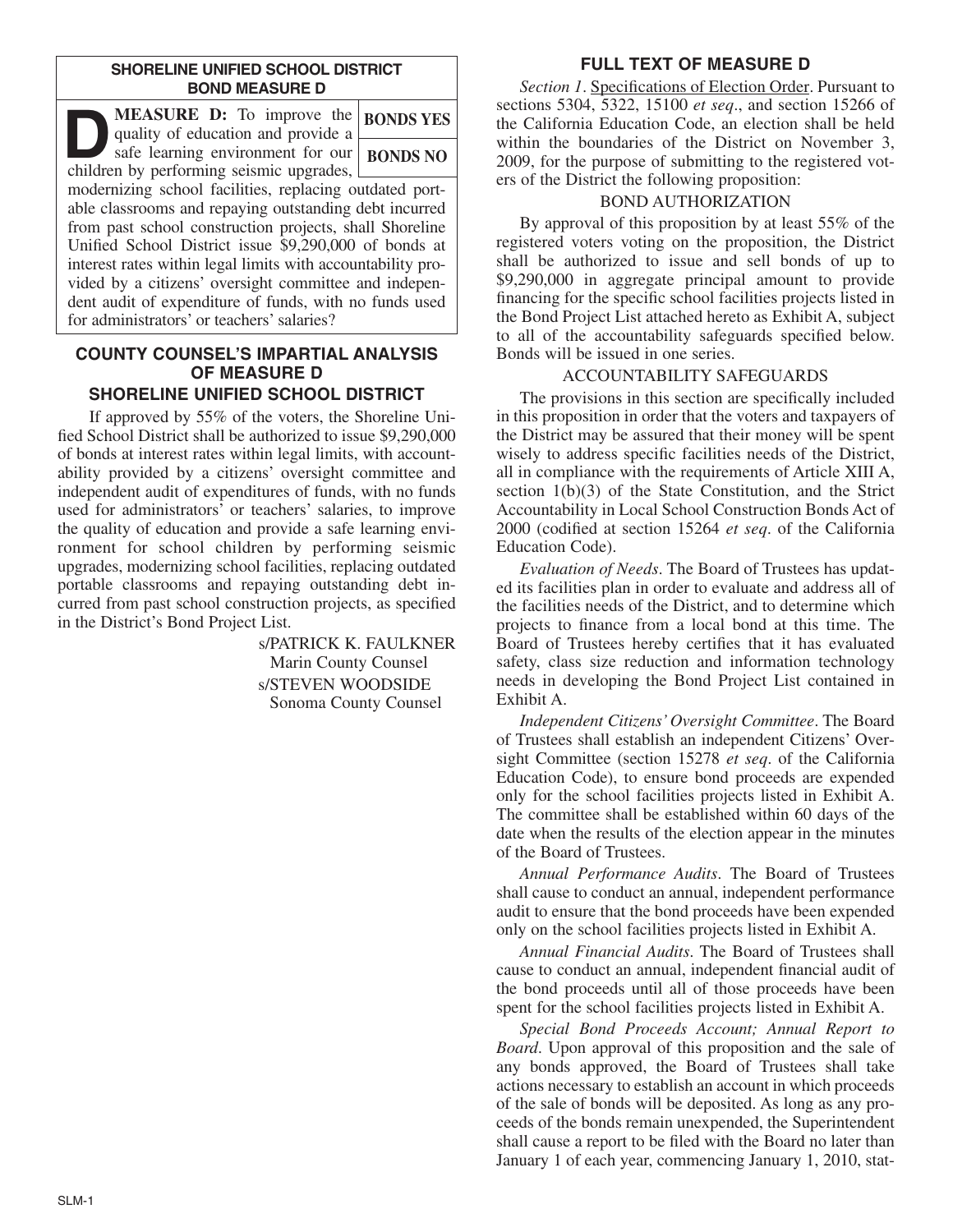ing (1) the amount of bond proceeds received and expended in that year, and (2) the status of any project funded or to be funded from bond proceeds. The report may relate to the calendar year, fiscal year, or other appropriate annual period as the Superintendent shall determine, and may be incorporated into the annual budget, audit, or other appropriate routine report to the Board.

#### BOND PROJECT LIST

The Bond Project List attached to this resolution as Exhibit A shall be considered a part of the ballot proposition, and shall be reproduced in any official document required to contain the full statement of the bond proposition.

The Bond Project List, which is an integral part of this proposition, lists the specific projects the District proposes to finance with proceeds of the Bonds. Listed repairs, rehabilitation projects and upgrades will be completed as needed. Each project is assumed to include its share of costs of the election and bond issuance, architectural, engineering, and similar planning costs, construction management, and a customary contingency for unforeseen design and construction costs. The final cost of each project will be determined as plans are finalized, construction bids are awarded, and projects are completed. In addition, certain construction funds expected from non-bond sources, including State grant funds for eligible projects, have not yet been secured. Therefore the Board of Trustees cannot guarantee that the bonds will provide sufficient funds to allow completion of all listed projects.

#### FURTHER SPECIFICATIONS

*No Administrator Salaries*. Proceeds from the sale of bonds authorized by this proposition shall be used only for the construction, reconstruction, rehabilitation, or replacement of school facilities, including the furnishing and equipping of school facilities, or the acquisition or lease of real property for school facilities, and not for any other purpose, including teacher and administrator salaries and other school operating expenses.

*Single Purpose*. All of the purposes enumerated in this proposition shall be united and voted upon as one single proposition, pursuant to section 15100 of the California Education Code, and all the enumerated purposes shall constitute the specific single purpose of the bonds, and proceeds of the bonds shall be spent only for such purpose, pursuant to section 53410 of the California Government Code.

*Other Terms of the Bonds*. When sold, the bonds shall bear interest at an annual rate not exceeding the statutory maximum, and that interest will be made payable at the time or times permitted by law. The bonds may be issued and sold in several series, and no bond shall be made to mature more than 25 years (if issued pursuant to the provisions of the California Education Code) or 40 years (if issued pursuant to the provisions of the California Government Code) from the date borne by that bond.

## **EXHIBIT A SHORELINE UNIFIED SCHOOL DISTRICT BOND PROJECT LIST**

- 1. Refinance the District's outstanding Certificates of Participation, delivered in 2007 to finance the acquisition and installation of modular buildings at two District schools, the modernization and renovation of an existing science building and other capital projects throughout the geographic boundaries of the District or, if the District issues bond anticipation notes or incurs other shortterm obligations to refinance the Certificates of Participation prior to the issuance of the bonds, to refund such bond anticipation notes or other short-term obligations.
- 2. Replace 1-2 Portables at Tomales High School;
- 3. Modernize Rooms/Expand Kitchen at Tomales High School;
- 4. Seismic Work at Tomales High School;
- 5. Replace Music Portable at West Marin School;
- 6. Replace Math Portable at West Marin School;
- 7. Modernize Back Storage (Old Gym) at West Marin School:
- 8. Modernization of school and District-wide facilities and grounds; and
- 9. Reimbursement of District Planning and Election Costs.